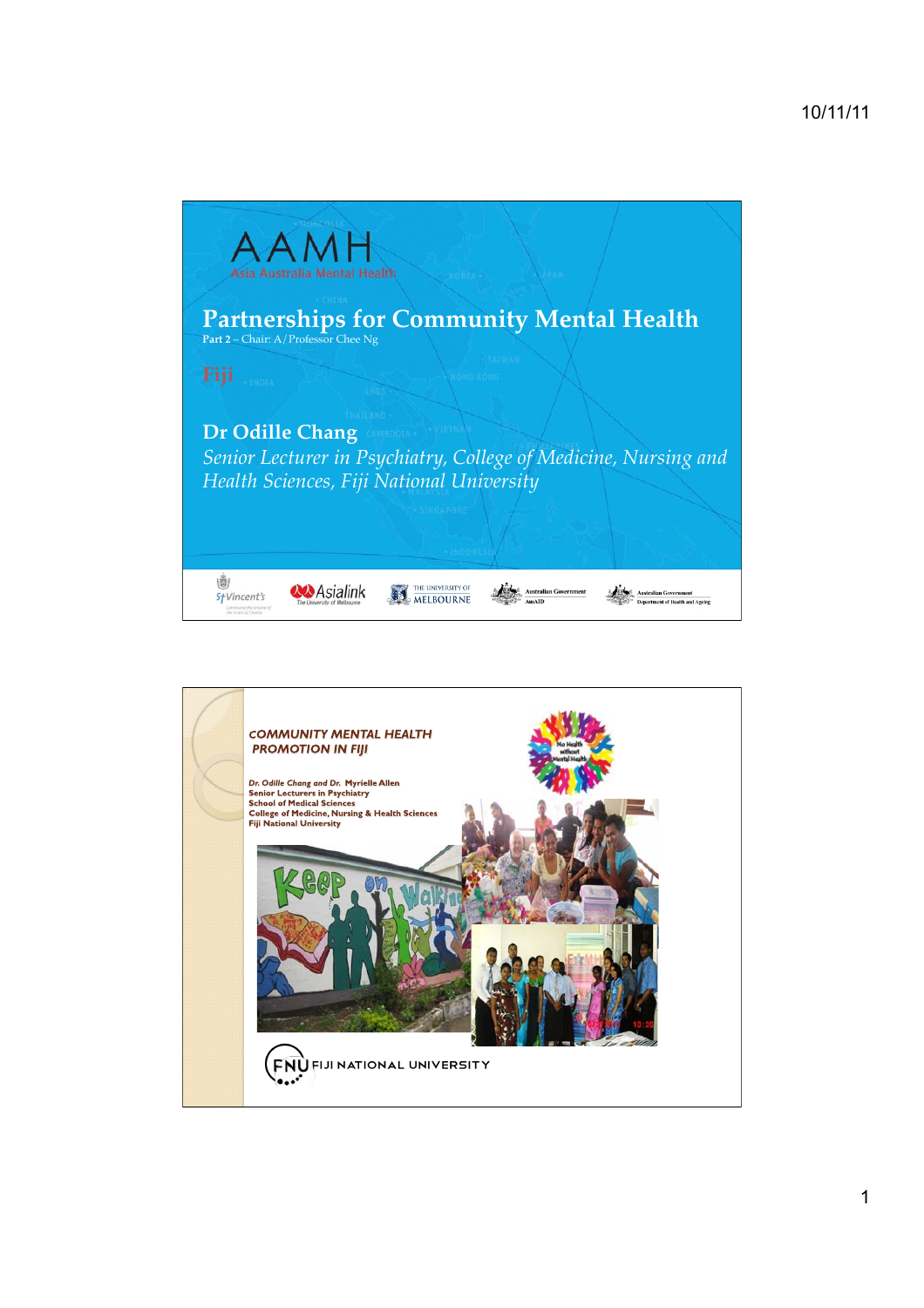## **Background of Fiji**

- Fiji is an island nation comprised of 322 islands spread over 18,000 square km; 106 are inhabited
- Multicultural and multiracial; population of 849, 218 (Population distribution: 51% urban, 49% rural)
- 29% of the population is <15 years of age
- Life expectancy 69 years (67 for males; 71 for females)
- 2.8% GDP allocated to health
- English is the official language; Fijian and Hindi are used for daily use

FIJI NATIONAL UNIVERSITY **FNU** 

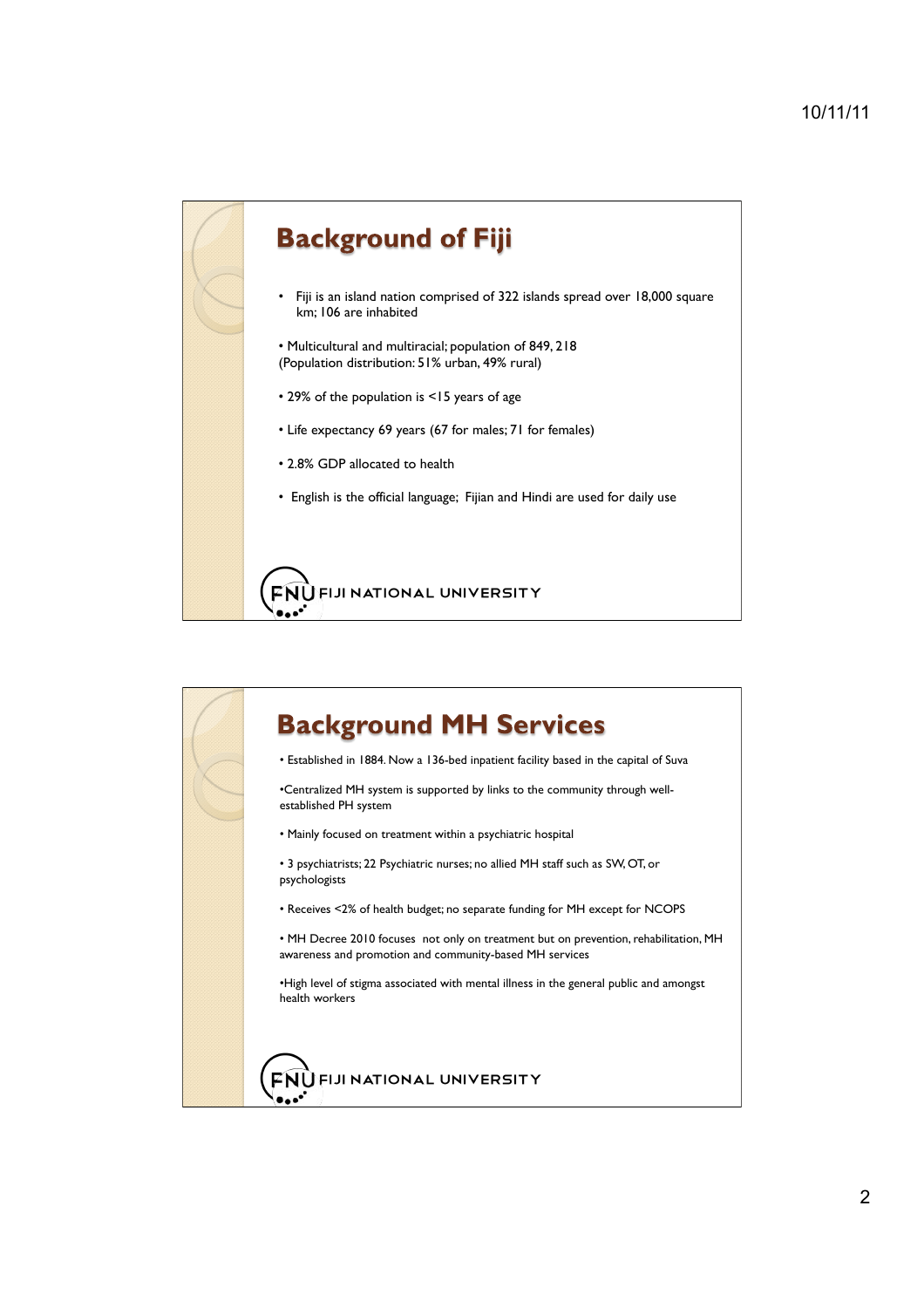# **Background of CMH Services**

• Community Psychiatric Nursing (CPN) was established in 1996 (VSO and 2 RNs) in Suva-but hospital based.

• Formalized in 1997-only servicing the Greater Suva area

• Day Care Centre established in 1997 but closed in 2005

• Formation of MH advocacy groups: Psychiatric Survivors' Association (PSA) in 2004; Youth Champs for MH (YC4MH) in 2007; Fiji Alliance for Mental Health (FAMH) in 2010; Family Support Network (FSNet) in 2011

•Community Recovery Outreach Program (CROP) established in 2011

• Staffed by RNs and medical orderlies; no allied MH staff or doctor

•Focuses on "high risk" patients diagnosed with severe mental disorders

•Funding support from AusAID (FHSIP & FHSSP); WHO & FSMed (CMNHS of FNU)

**FNUFIJI NATIONAL UNIVERSITY** 



- To reduce the stigma associated with mental illness
- To improve the treatment and management of mental disorders through MH education, training, awareness and promotion
- To improve access to MH services

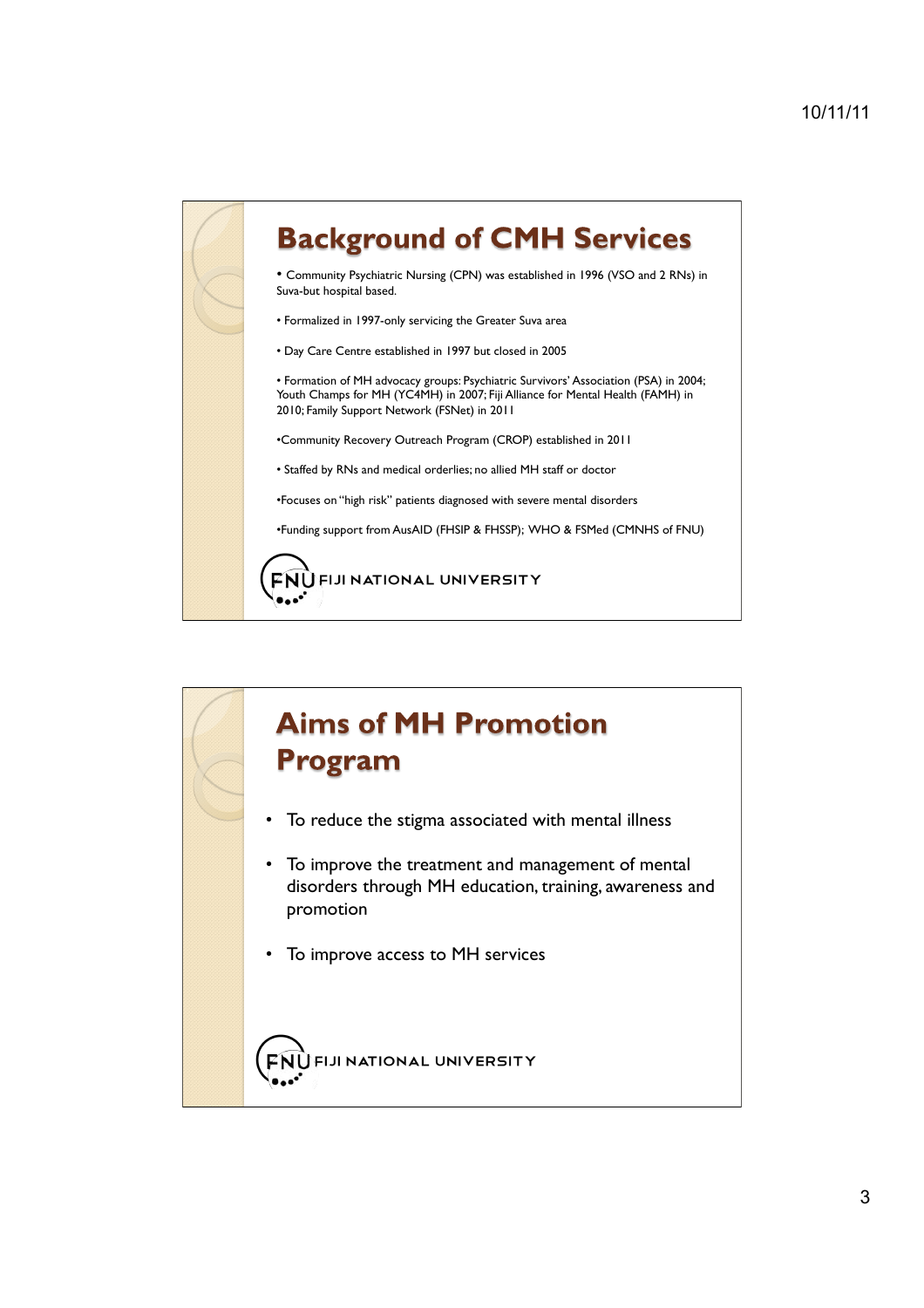### **Outcomes**

#### **MH Education and Training**

• Training of over 300 public health nurses and other staff in MH (2006-2009)

- Black Dog Institute training in mood disorders; SJOG clinical placements for Psych nurses and St
- Vincent Mental Health Clinical Placements • AFPA-training in child/adolescent mental health
- 2009: Fiji granted an Award of Excellence by AFPA for Improving MH through basic training

#### **Improved Access to MH Care**

- Establishment of Community MH Outreach clinics in Central, Western
- and Northern divisions in 2009
- Stress Management Wards set up in 3 main divisional hospitals first half of 2011
- Establishment of CMH teaching clinic by FNU
- CROP founded in Central and Western divisions
- Visiting psychiatrists (IAP and IAPA) conducting quarterly clinics

#### **Greater MH Awareness, Promotion and Advocacy**

• Improved MH awareness and advocacy through the "Stop Stigma Against Mental Illness-Dare to Care" campaign & partnerships (Min Education, NSAAC, FNU, FAMH, YC4MH, PSA & FSNet) • MH Publications: PSA's "Fright or Light"; FSNet: "Carers' Handbook"; brochures on stress, depression and mental illness; bookmark on 12 Ss to Lessen Stress • Radio ads; newspaper articles; World MH & SP Days; Fiji MH Month

#### •**Greater Consumer and Carer Involvement in MH Issues**

### **FNUFIJI NATIONAL UNIVERSITY**

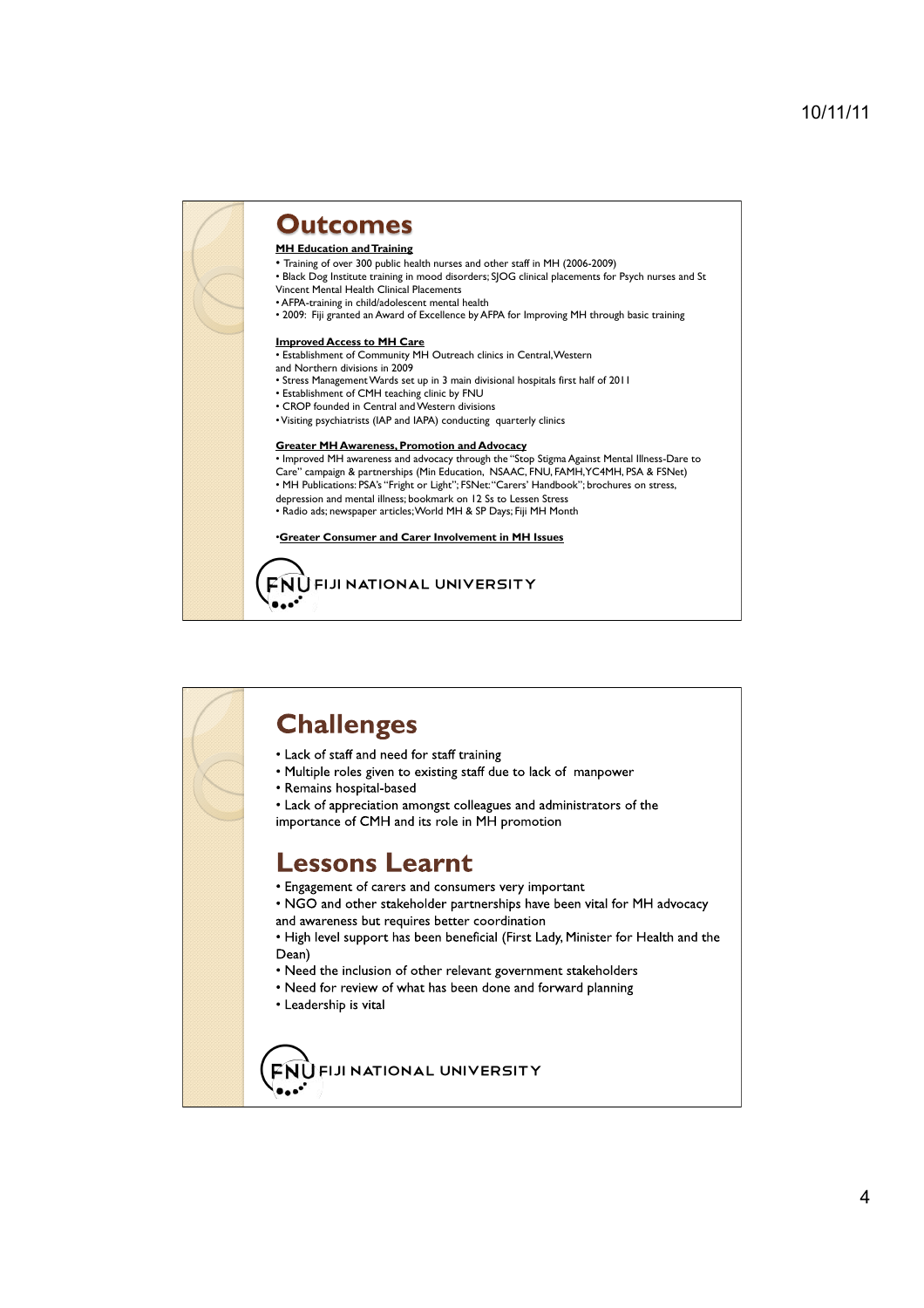